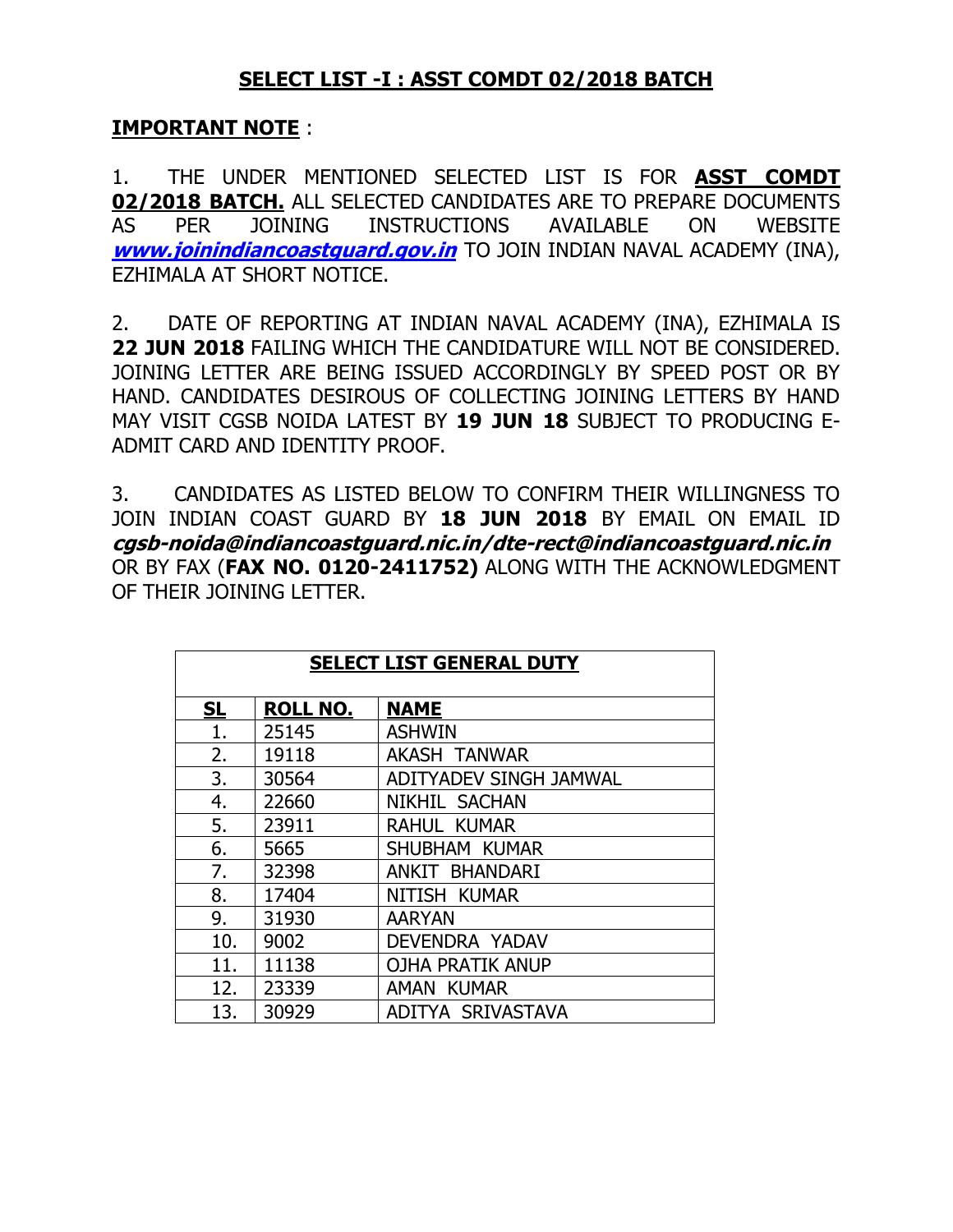| 14. | 35039 | ARJUN KALIA                     |  |
|-----|-------|---------------------------------|--|
| 15. | 5802  | ROHIT SHARMA                    |  |
| 16. | 1078  | <b>VIKASH THAMBURAJ</b>         |  |
| 17. | 33297 | RAJAT KHANNA                    |  |
| 18. | 13184 | <b>ANAND PRAKASH</b>            |  |
| 19. | 35967 | RISHABH JOSHI                   |  |
| 20. | 35356 | <b>SUBHAM KUMAR SHARAN</b>      |  |
| 21. | 32163 | AYUSH MANADULI                  |  |
| 22. | 30461 | P PALANI RAJESHWAR              |  |
| 23. | 23619 | SHASHI SHEKHAR                  |  |
| 24. | 2893  | SUNDEEP KUMAR SAIN              |  |
| 25. | 15043 | RAJ KUMAR RAVI                  |  |
| 26. | 1815  | ARUNKUMAR K                     |  |
| 27. | 23003 | PANKAJ YADAV                    |  |
| 28. | 22940 | ANMOL CHANDRAKAR                |  |
| 29. | 15184 | <b>ABHISHEK YADAV</b>           |  |
| 30. | 8927  | MRUNAL VIJAY WANKHEDE           |  |
| 31. | 8969  | RAVI CHOUDHARY                  |  |
| 32. | 1282  | MALLIKARJUNA S S HARAVIND       |  |
|     |       | <b>KOTAMSETTY</b>               |  |
| 33. | 7737  | HARISH ANILRAO ADKANE           |  |
| 34. | 19315 | <b>SUMIT KUMAR MEHRA</b>        |  |
| 35. | 19216 | JAGDISH PRASAD                  |  |
| 36. | 8012  | MORE SAURABH SUNIL              |  |
| 37. | 20952 | NASEEB KUMAR                    |  |
|     |       | <b>SELECT LIST GD(PILOT)</b>    |  |
|     |       |                                 |  |
| 38. | 28793 | <b>NISCHAL</b>                  |  |
| 39. | 15980 | VISHAL DEKA                     |  |
| 40. | 10305 | <b>ASHWIN MILIND PARANJAPE</b>  |  |
| 41. | 10208 | ANOOP MAKWANA                   |  |
| 42. | 28711 | AYUSH KUMAR                     |  |
| 43. | 28179 | <b>ANMOL KOCHHAR</b>            |  |
| 44. | 10330 | <b>SUDHIR</b>                   |  |
| 45. | 10123 | <b>BHUSHAN APPA PAWAR</b>       |  |
| 46. | 5350  | <b>VENKATESWARA RAO DABBERU</b> |  |
| 47. | 29699 | NIKHIL TEWARI                   |  |
| 48. | 28764 | <b>JUNEJA</b><br>KUNAL          |  |
| 49. | 21162 | <b>DILBAG SINGH</b>             |  |
| 50. | 4492  | <b>NESHAN DKS</b>               |  |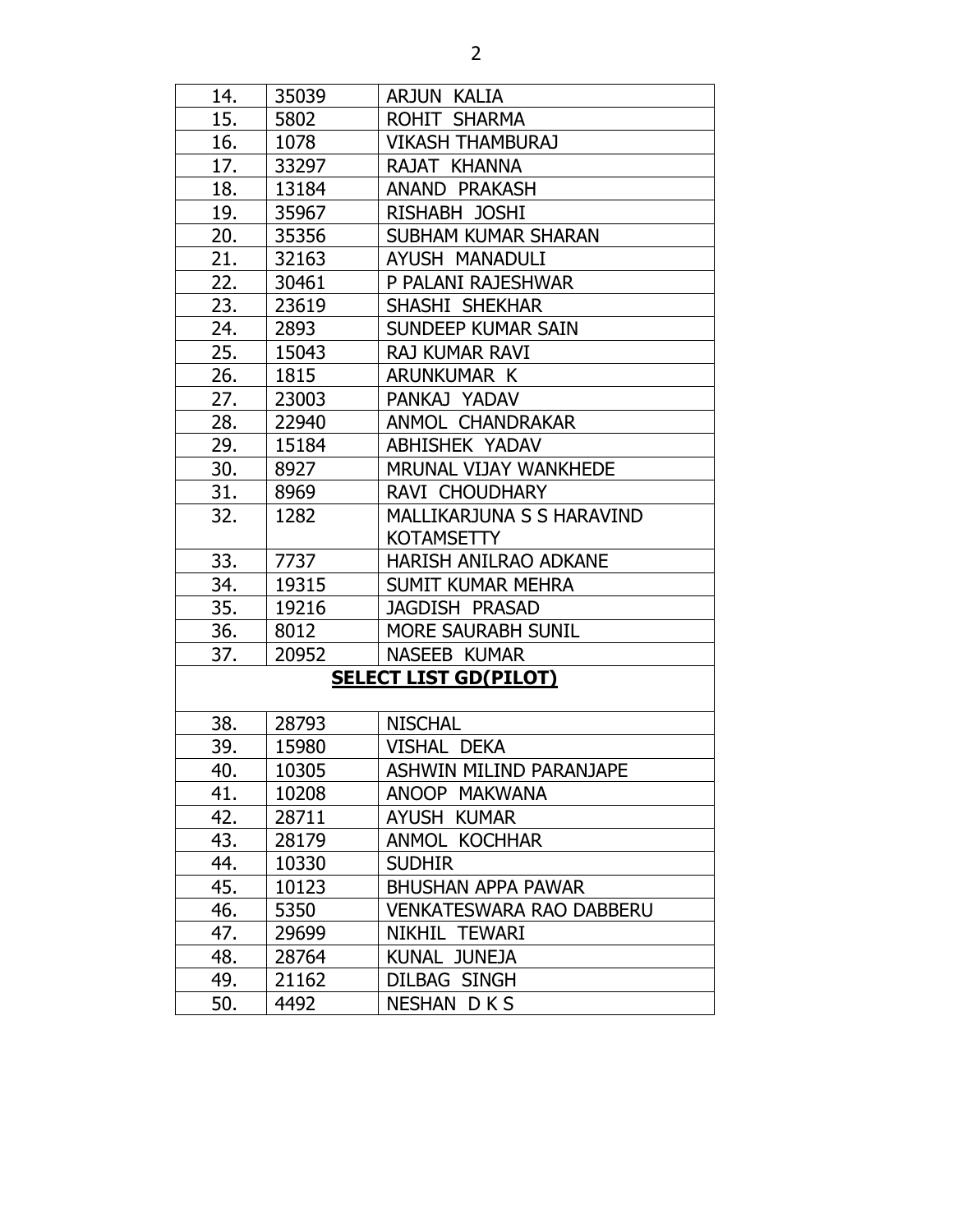4. **MEDICAL DOCUMENTS AWAITED/RESULTS PENDING:** THE LIST OF CANDIDATES WHO ARE IN THE SELECT LIST BUT THEIR MEDICAL DOCUMENTS ARE AWAITED /MEDICAL RESULT PENDING HAS TO COMPLETE ALL THE FORMALITIES AND ENSURE THAT THE MEDICAL DOCUMENTS REACH TO DIRECTORATE OF RECRUITMENT BY **20 JUN 2018**, FAILING WHICH THEIR CANDIDATURE WILL NOT BE CONSIDERED. THE LIST IS AS FOLLOWS:

| <u>SL</u> | <b>ROLL NO.</b> | <b>NAME</b>                |
|-----------|-----------------|----------------------------|
| 1.        | 12135           | PRACHURJYA DAS             |
| 2.        | 31244           | <b>HEMANT KUMAR</b>        |
| 3.        | 7863            | <b>HARSH VERMA</b>         |
| 4.        | 31255           | <b>AKSHAY</b>              |
| 5.        | 25112           | <b>RAVINDER SINGH</b>      |
| 6.        | 25786           | PRABHJOT SINGH             |
| 7.        | 9643            | KRISHNAKUMAR KUMAVAT       |
| 8.        | 25372           | ROHIT KUMAR YADAV          |
| 9.        | 7886            | <b>AKSHAY D MOHITE</b>     |
| 10.       | 19552           | PANKAJ KUMAR               |
| 11.       | 391             | A ARUN KUMAR               |
| 12.       | 12545           | <b>CHIWANG DORJEE LAMA</b> |
| 13.       | 8258            | THAKUR ROHIT RAJENDRA      |
| 14.       | 21908           | <b>VINAY KUMAR YADAV</b>   |
| 15.       | 18708           | <b>DEEPAK KUMAR</b>        |

5. **WAITING LIST CANDIDATES:** IF ANY CANDIDATE FROM MAIN SELECT LIST IS UNWILLING TO JOIN, MEDICALLY UNFIT OR NOT REPORTING ACADEMY ON **22 JUN 2018**, THE JOINING LETTER WILL BE ISSUED TO WAITING LIST CANDIDATES PROVIDED THEY ARE MEDICALLY FIT AND THE MEDICAL DOCUMENTS REACH TO DIRECTORATE OF RECRUITMENT BY **20 JUN 2018**.

| <b>WAITING LIST GENERAL DUTY</b> |                 |                          |                 |  |
|----------------------------------|-----------------|--------------------------|-----------------|--|
| <u>SL</u>                        | <b>ROLL NO.</b> | <b>NAME</b>              | <b>REMARKS</b>  |  |
| 1.                               | 35347           | AKSHATH BAKSHI           | MED DOC AWAITED |  |
| 2.                               | 35213           | ABHISHEK RAWAT           |                 |  |
| 3.                               | 6276            | NIKHIL RAMESH PURANIK    |                 |  |
| 4.                               | 10351           | RISHABH GNANDEV KANASKAR | MED DOC AWAITED |  |
| 5.                               | 6091            | <b>ASHISH LAWRENCE</b>   |                 |  |
| 6.                               | 35599           | <b>AKHILESH</b>          | MED DOC AWAITED |  |
| 7.                               | 31088           | ANMOL SHARMA             |                 |  |
| 8.                               | 11746           | NIKHIL TANWAR            |                 |  |
| 9.                               | 33735           | SANIDHYA VARDHAN         |                 |  |
| 10.                              | 5706            | <b>VARUN TIWARI</b>      |                 |  |